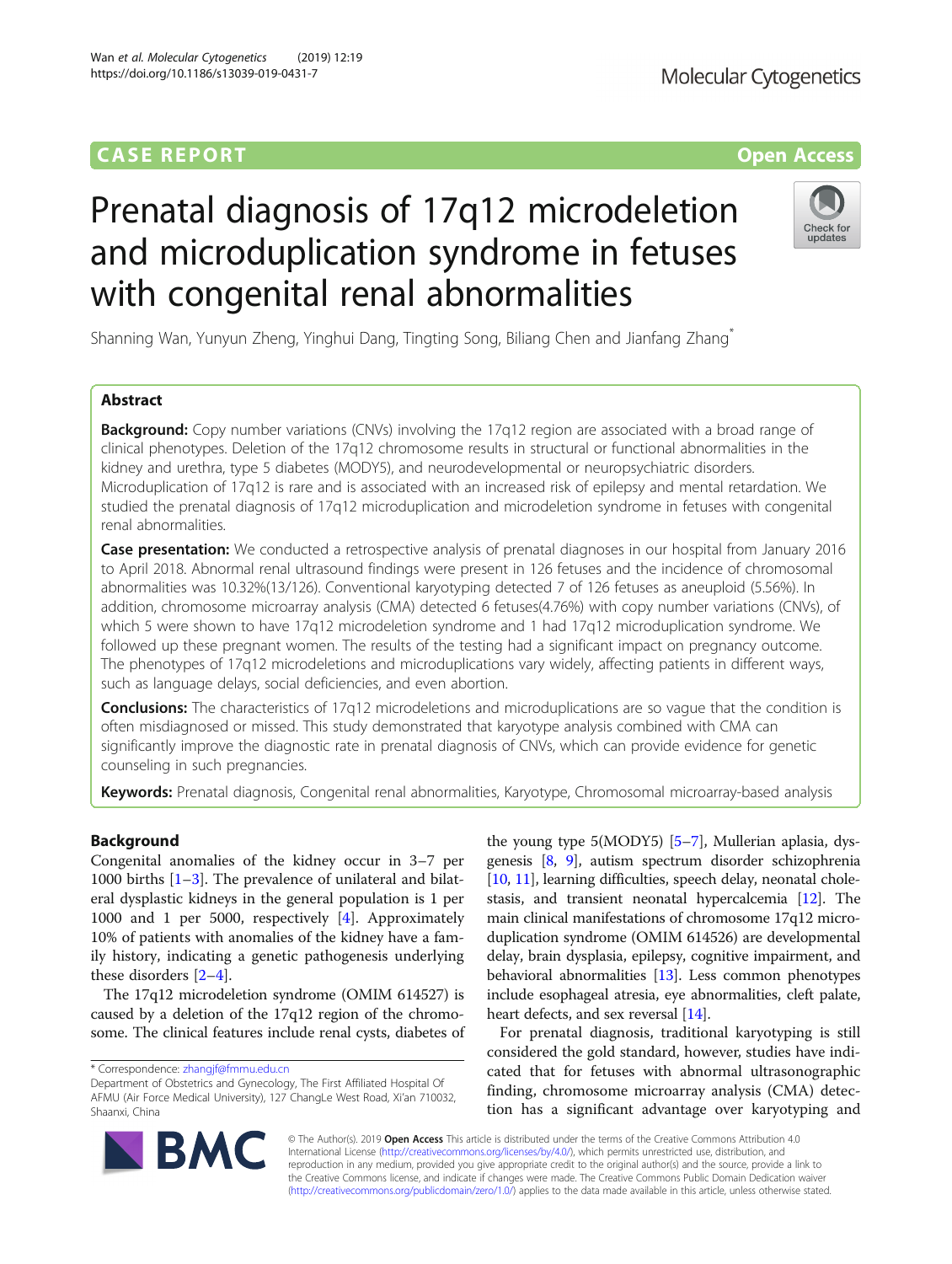has a higher detection rate for chromosomal abnormalities [\[15\]](#page-3-0). We present 5 fetuses diagnosed with 17q12 microdeletion syndrome and 1 fetus with 17q12 microduplication syndrome by CMA. Traditional karyotyping combined with the CMA technique was used for prenatal diagnosis of a large number of fetuses with renal ultrasound abnormalities, providing evidence for genetic counseling of renal abnormalities.

# Case presentation

During the period between January 2016 and April 2018, a total of 2161 pregnant women underwent prenatal diagnostic testing in the prenatal diagnostic center of our hospital. Abnormal renal ultrasound findings were presented in 126 fetuses, including hydronephrosis, multi-cystic kidneys, increased echogenicity of the kidneys, and bilateral dysplastic kidneys. The average gestational age at the time of amniocentesis was  $23 \pm 3$  weeks (range, 18–32 weeks).

Traditional karyotyping and CMA were performed in the 126 prenatal samples. Furthermore, parents received genetic counseling, signed informed consent, and had follow-up evaluations until birth or termination of the pregnancy.

## Methods

## Karyotype analysis

Amniotic fluid (20 ml) was sampled at 18–32 weeks gestation by amniocentesis. Giemsa banding was performed (450–550 band resolution), karyotyped, and nomencla-ture was used according to the 2006 ISCN [[16\]](#page-3-0).

# CMA analysis

Genomic DNA from amniotic fluid (10 ml) was extracted using a QIAamp DNA Blood Mini Kit (Qiagen, Venlo, The Netherlands). Analysis of the concentration and quality of genomic DNA were performed using a Nanodrop 2000 (Thermo Fisher Scientific, Waltham, MA, USA).

A CytoScan 750 K array (Affymetrix, Inc., Santa Clara, CA, USA) was used for CMA for each fetus. The experimental procedure was carried out in strict accordance with the manufacturer's standard protocols (Affymetrix, Inc.), including DNA digestion, ligation, polymerase chain reaction (PCR), fragmentation, labeling and hybridization. The results were analyzed using Chromosome Analysis Suite software (Affymetrix, Inc.). To analyze the data and interpret the results, the following public databases were used: UCSC ([http://genome.ucsc.](http://genome.ucsc.edu) [edu\)](http://genome.ucsc.edu); DECIPHER [\(http://decipher.sanger.ac.uk/](http://decipher.sanger.ac.uk/)); DGV ([http://www.ncbi.nlm.nih.gov/dbvar/\)](http://www.ncbi.nlm.nih.gov/dbvar/); OMIM [\(http://](http://www.ncbi.nlm.nih.gov/omim) [www.ncbi.nlm.nih.gov/omim\)](http://www.ncbi.nlm.nih.gov/omim); ISCA[\(https://www.isca](https://www.iscaconsortium.org/)[consortium.org/\)](https://www.iscaconsortium.org/); and PubMed ([http://www.ncbi.nlm.](http://www.ncbi.nlm.nih.gov/pubmed/) [nih.gov/pubmed/](http://www.ncbi.nlm.nih.gov/pubmed/)). According to the American College of Medical Genetics (ACMG) guidelines [\[17](#page-3-0)], the copy number variation (CNV) was classified into the following categories: benign, likely benign, variants of unknown significance (VOUS), likely pathogenic, and pathogenic.

## Parental verification

Prenatal samples were assessed by karyotype and CMA according to standard procedures. When the CMA results showed fetal chromosomal abnormalities, the chromosomes of both parents were tested to verify whether the abnormality was de novo or inherited. After informed consent was signed, the peripheral blood of the parents was used for CMA verification.

# Results

Among the 126 pregnancies with renal abnormalities detected by ultrasonography, 10.32%(13/126) of the fetuses had chromosomal abnormalities. Conventional karyotyping showed that 7 of 126 fetuses (5.56%) were aneuploid, including trisomy 13 ( $n = 1$ ), trisomy 18 ( $n = 1$ ), and trisomy 21 ( $n = 5$ ). The gravidas all chose to terminate the pregnancies. Among the remaining 119 cases, CMA detected 6 fetuses (5.04%) with pathogenic CNVs, of which 5 fetuses had 17q12 microdeletion syndrome (4.20%), 1 had 17q12 microduplication syndrome (0.84%) and all 6 fetal karyotypes were normal. The identified CNVs were located at chromosome 17q12, which spanned a minimum size of 1.42 Mb and a maximum size of 1.58 Mb (Table [1\)](#page-2-0). According to the public databases, the CNVs were pathogenic, which encompassed 19 OMIM genes, including HNF[1](#page-2-0)B, LHX1, ACACA, and others (Fig. 1). The dark green genes can represent disease. Parental CMA results showed that all six CNVs in the fetuses were *de novo*. Two parents eventually chose to terminate the pregnancies and four parents decided to continue the pregnancies (Table [1\)](#page-2-0).

We followed-up these families. After the number 1 fetus was born, the follow-up ultrasound revealed polycystic renal dysplasia, and no other abnormalities were observed. At 1 year of age, the child had slow development, poor constitutional features, susceptibility to colds, and was often hospitalized. When the child was 2 years old, the child's constitution features were better, growth was stunted, expression of language was poor, and the child could not walk. The child has been undergoing rehabilitation training. The mother is pregnant for the second time. Fortunately, the ultrasound and CMA results were normal. When the number 2 and 4 children were born, the results of the newborn examinations were normal. The number 2 child is now 7 months old. He can turn over and sit, and there are no obvious abnormalities. The number 4 child is 4 months old, and the parents reported that the child has normal growth and development and the feeding habits are good. The clinical manifestation of the number 3 child after birth was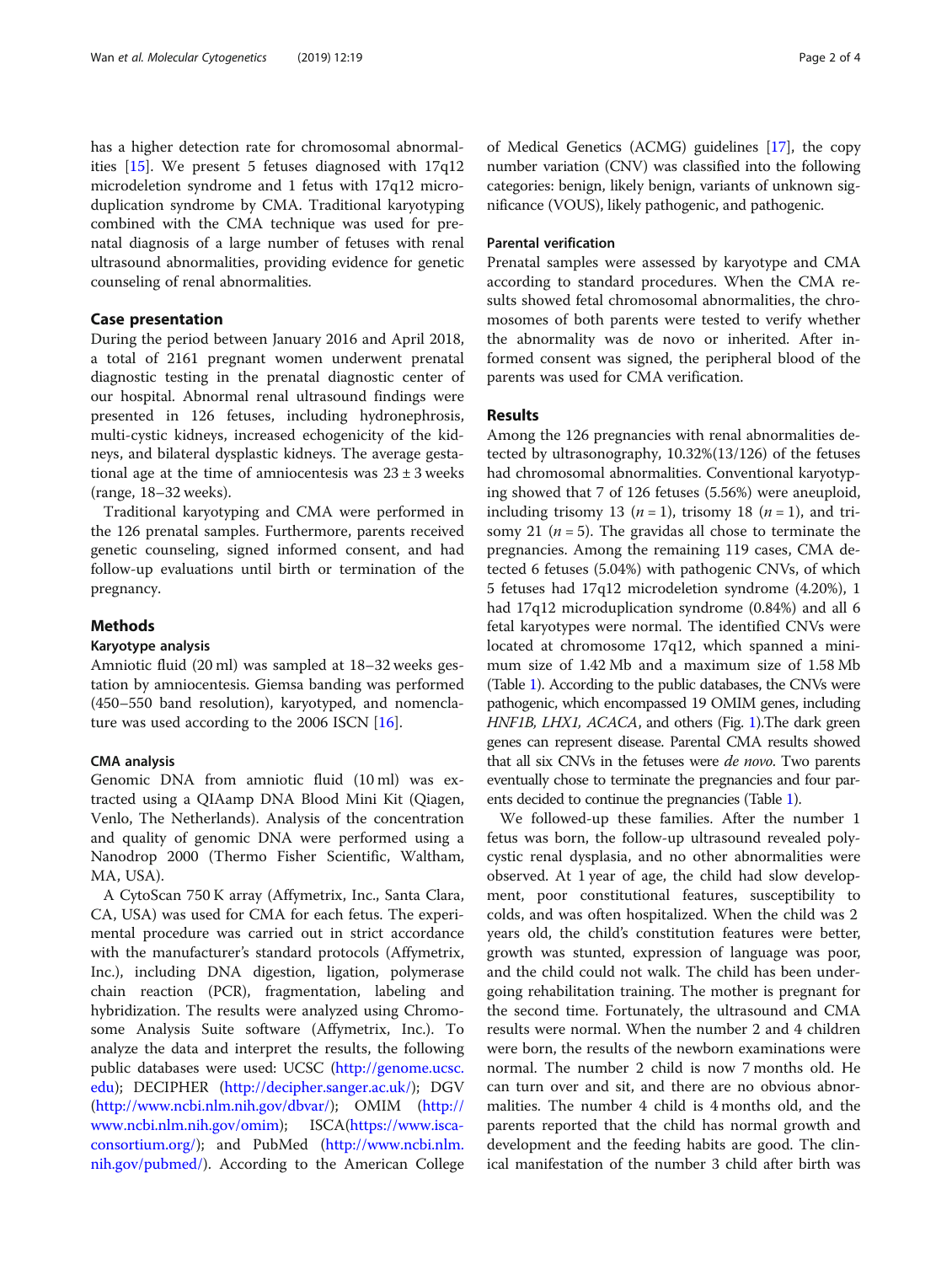| No.            | <i><u><b>Indication</b></u></i>       | CMA result                                | Size (Mb) | Pregnancy outcome                 |
|----------------|---------------------------------------|-------------------------------------------|-----------|-----------------------------------|
|                | Multi-cystic kidney                   | arr [hq19] 17q12(34,822,465-36,404,555)×1 | 1.58      | Birth. Polycystic renal dysplasia |
| 2              | Separation of renal pelvis            | arr [hq19] 17q12(34,822,465-36,307,773)×1 | 1.48      | Birth. No obvious abnormality     |
| -3             | Increased echogenicity of the kidneys | arr [hq19] 17q12(34,822,465-36,404,555)×1 | 1.58      | Birth, Abdominal distension       |
| $\overline{4}$ | Much amniotic fluid                   | arr [hg19] 17q12(34,822,465_36,404,104)×3 | 1.58      | Birth. No obvious abnormality     |
| -5             | Hydronephrosis                        | arr [hq19] 17q12(34,822,465-36,243,365)×1 | 1.42      | <b>TOP</b>                        |
| 6              | Bilateral dysplastic kidneys          | arr [hq19] 17q12(34,822,465-36,404,104)×1 | 1.58      | <b>TOP</b>                        |
|                |                                       |                                           |           |                                   |

<span id="page-2-0"></span>Table 1 Pathogenic CNVs of 6 fetuses detected by CMA

TOP termination of pregnancy

abdominal distension, a poor digestive system, and difficulty in feeding. The baby was hospitalized in the neonatal department after birth, but the child eventually died. The parents who chose to terminate the pregnancy were diagnosed with apparent fetal defects during the examination in late pregnancy.

# Discussion and conclusion

Our results showed that the combination of karyotyping and CMA technology significantly improved diagnostic rates. Among fetuses that underwent CMA testing, chromosome 17q12 microdeletions and microduplication syndrome were not detected by conventional karyotyping in 5.04% (6/119) of the fetuses. CMA demonstrated a high clinical value and could be the first choice for diagnosis in such pregnancies.

Microdeletion and microduplication of chromosome 17q12 have shown considerable variability in clinical manifestations. Previous studies have shown that in the second trimester, a 17q12 microdeletion of fetuses, including HNF1B and LHX1, may result in bilateral dysplastic and multi-cystic kidneys [[18](#page-3-0), [19](#page-3-0)]. Li et al. [[20](#page-3-0)] reported a 17q12 microduplication in a fetus, and the ultrasound findings showed mild ventricular enlargement, corpus callosum dysplasia, and microcephaly. Rosenfeld et al. [\[21\]](#page-3-0) found that the penetrance for 17q12 microdeletions and microduplications in the post-natal population was only 34.4 and 21.1%, respectively. Bierhals et al. [[22](#page-3-0)] reported a child with developmental delay, epilepsy, microcephaly, low tension, and dullness who inherited a 17q12 1.4-Mb microduplication from his healthy father. Chen et al. [\[23\]](#page-3-0) reported a fetus with hydronephrosis, ureteral hydrops, and polycystic kidneys whose chromosome 17q12 1.75-Mb microdeletion was inherited from an unaffected mother.

Our data are consistent with the literature. The results of these 6 fetuses all included two pathogenic genes, but the phenotypes of patients after birth varied widely. The number 1 child had renal dysplasia after birth, accompanied by developmental delay, and a social disorder. The number 2 and 4 children showed no obvious abnormalities. The number 3 child was more severely affected with abdominal distension, difficulty feeding, and eventually died. The number 5 and 6 families eventually chose to terminate the pregnancies because the genitourinary system had significant structural abnormalities in each fetus during the ultrasound examination in the second trimester. The incomplete penetrance of this microdeletion and microduplication syndrome poses a challenge to prenatal counseling. Therefore, in genetic counseling, prospective parents should be informed about the range of results for penetrance and possible phenotypes. If the prospective parents intend to continue the pregnancy, then all the tests during pregnancy must be done to determine whether or not the fetus is normal. In the absence of significant phenotypic abnormalities, neuropsychiatric assessment and monitoring should be guaranteed during childhood and adulthood so that problems can be addressed earlier.

In summary, our results explored the prenatal clinical phenotype of the 17q12 microduplication and microdeletion